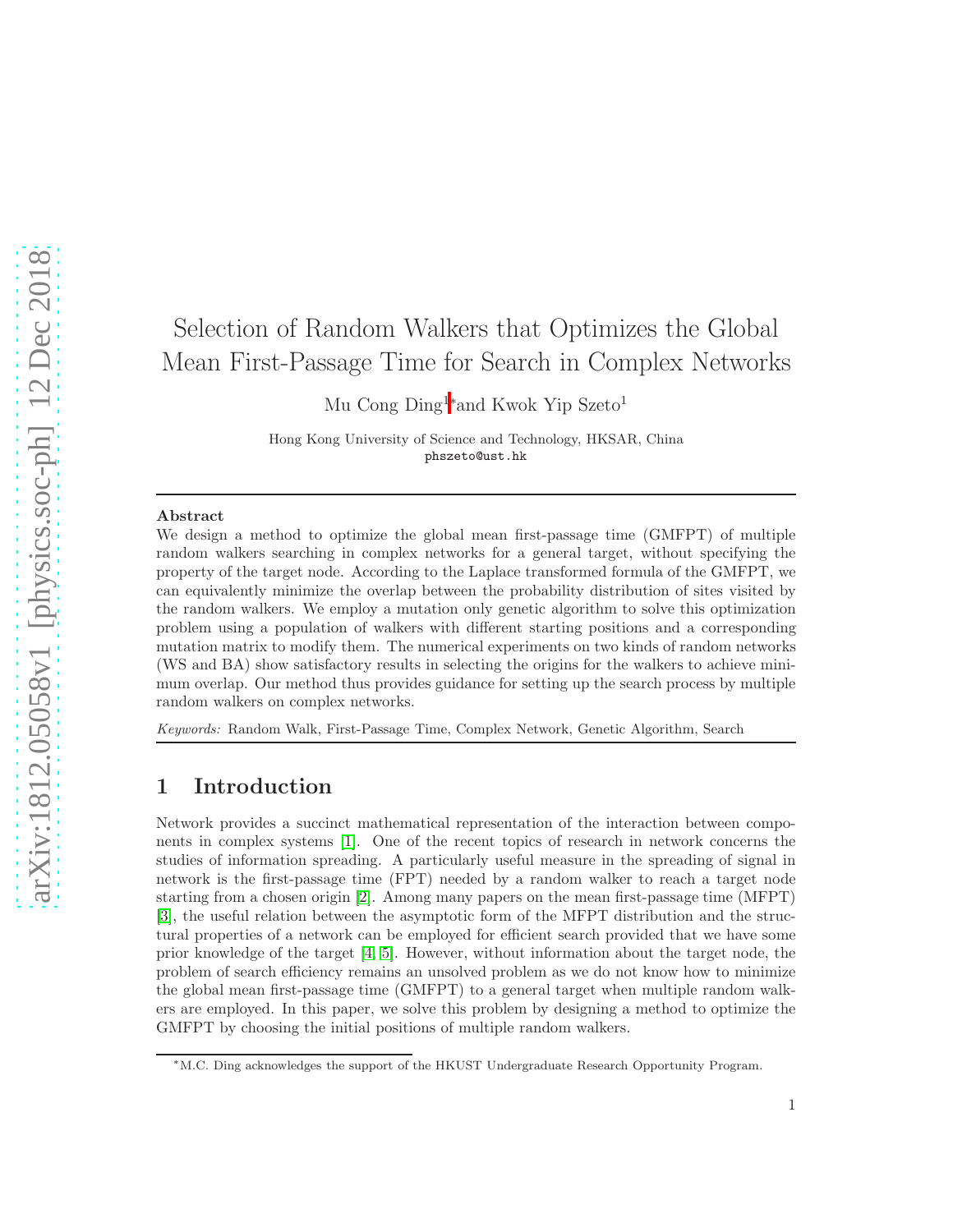Selection of Random Walkers that Optimizes the Searching Time in Networks Ding, Szeto

Consider there are r independent random walkers on a network  $G$ . For each random walker taking T steps, there will be a probability distribution on the set of visited sites. Intuitively, larger path distances between the initial positions of the walkers will lead to a smaller overlap between the probability distribution of the walkers. Since a smaller overlap implies there is less time wasted by the walkers, the average searching time can be shortened. This intuition is verified by the theoretical analysis on the case of two walkers. We thus like to find the set of origins of the random walkers that minimize the overlap. In this paper, we use genetic algorithm [\[6\]](#page-4-5) to find an optimal set of initial nodes. We employ a special evolutionary framework with a mutation matrix, which was called the mutation only genetic algorithm (MOGA), to design the optimization algorithm. MOGA was first introduced by Szeto and Zhang [\[7\]](#page-4-6) and later generalized by Law and Szeto to include crossover [\[8,](#page-4-7) [9\]](#page-4-8). Simulations are performed on the two main kinds of random networks: WS and BA, with satisfactory results.

# 2 Global Mean First-Passage Time and Overlap

Consider a connected and undirected finite network  $G = (V, E)$  with adjacency matrix **A**. The degree of a node i is denoted by  $k_i$ . A Random walk is a discrete-time stochastic process. A walker at node  $i$  will choose one of its neighbors as the next step with equal chances. For a random walker, if it starts at the initial node  $i$ , the chance of finding it at node  $j$  at time  $t$  is denoted by  $P_{ij}(t)$ . We may introduce the stochastic matrix  $S_{ij} = A_{ij}/k_i$  and the probability distribution row vector  $[\mathbf{P}_i(t)]_j = P_{ij}(t)$ . Then the master equation of a random walk is  $\mathbf{P}_i(t) = \mathbf{P}_i(t-1)\mathbf{S} = \mathbf{P}_i(0)\mathbf{S}^t.$ 

Our goal is to optimize the global mean first-passage time (GMFPT) while searching by multiple walkers. However, computing the GMFPT needs the global topological structure of the network and is time-consuming since it converges slowly when we simulate random walks. In order to design an algorithm to optimize the GMFPT, we first want to find a fast computable quantity that is monotonically related to it. Following our intuition that an overlap between the probability distributions of distinct walkers is a waste of searching time, we expect that a smaller overlap may result in a smaller GMFPT.

Now we want to verify the intuition by rigorous derivations. Theoretically, we may only consider the case of two walkers start at nodes  $a$  and  $b$ , as one can easily generalize to the case of more walkers. For a walker starts at node a, we define  $G_{ai}(t)$ as the probability that node  $j$  has not been visited by walker  $a$  till time  $t$ . Then the GMFPT is  $\langle \bar{T} \rangle_{ab} = \frac{1}{N}$  $\frac{1}{N}\sum_{j\in V}\sum_{t=0}^{\infty}G_{aj}(t)G_{bj}(t)$ . And the overlap is defined as  $O(a,b)$  =  $\sum_{j\in V}\sum_{t=0}^{\infty}\left(P_{aj}(t)-\frac{k_j}{\sum k}\right)\left(P_{bj}(t)-\frac{k_j}{\sum k}\right)$  . We claim that they are positively correlated with each others. We start from the deep relation between  $P_{ij}(t)$  and  $G_{ij}(t)$  [\[4\]](#page-4-3). Applying the discrete Laplace transform, we have,  $\tilde{G}_{ij}(z) = \left(\tilde{P}_{ij}(z) - \tilde{P}_{jj}(z) - \delta_{ij}\right)/\left((z-1)\tilde{P}_{jj}(z)\right)$ . Then using the discrete Laplace transform formula of a product, we can write the GMFPT and the overlap in terms of  $\widetilde{G}_{ij}(z)$  and  $\widetilde{P}_{ij}(z)$  as,  $\langle \overline{T} \rangle_{ab} = \frac{1}{N} \sum_{j \in V} \mathcal{L} \{ G_{aj} G_{bj} \}(1) = \frac{1}{N} \sum_{j \in V} \oint_C \widetilde{G}_{aj}(\tau) \widetilde{G}_{bj}(\tau^{-1})$  $\tau^{-1} d\tau$ , and,  $O(a, b) = \sum_{j \in V} \oint_C$  $\left(\widetilde{P}_{aj}(\tau) - \frac{k_j}{\sum k}\right)$  $\left(\widetilde{P}_{bj}(\tau^{-1}) - \frac{k_j}{\sum k_j} \right)$  $\frac{1}{1-\tau}$  $\int \tau^{-1} d\tau$ . Note that the part which only depends on  $\hat{j}$  will become a constant under the summation over  $j$  in both equations. We also find that  $1/\tilde{P}_{ij}(z)$  is holomorphic in the region enclosed by C and its value on the positive real axis is always real and positive. By these facts we conclude that  $G_{ij}(z)$  and  $P_{ij}(z)$  are positively correlated with each others.

Following the analysis above, we may focus on minimizing the total overlap to optimize the GMFPT. This is the starting point of the genetic algorithm introduced in this paper, in which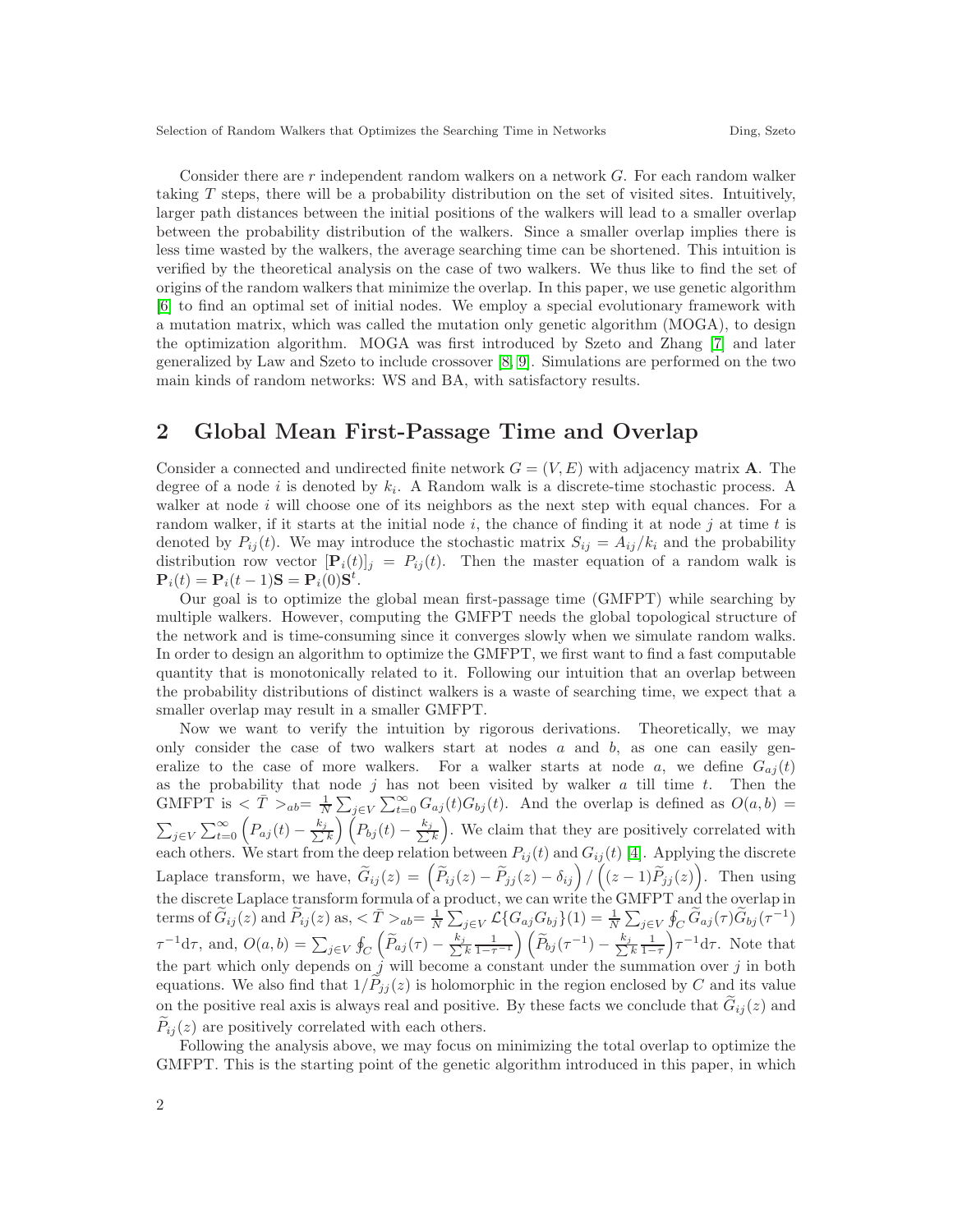we define the total overlap as the fitness function. Computing the mutual overlap is faster and only requires local topological structures in the surrounding region of initial nodes if we imposed an appropriate cutoff time.

# 3 Mutation Only Genetic Algorithm

We start with formally defining the optimization problem as "the optimal set of initial nodes" problem. The input is an undirected network  $G$  with size  $|V|$  represented by the adjacency list and the number of random walkers  $r$ . While the output is the optimal initial nodes of these  $r$ random walkers. To construct the set of r initial nodes, we may start from randomly choosing a node and iteratively run the genetic algorithm to decide a new initial node which has minimum overlap with the existed ones, and then add it to the set. Following this strategy, the search space of the genetic algorithm is reduced to the set of nodes V .

We use a special class of genetic algorithm, the mutation only genetic algorithm (MOGA), (note that it does not stand for the multi-objective genetic algorithm), which defines a more general formulation of mutation. Suppose there are  $N$  chromosomes of  $L$ -bits in the decreasing order of fitness. We assign different mutation probabilities to each locus and they form the mutation matrix **M** of size  $N \times L$ , where  $M_{ij}$  is the probability to mutate the j-th locus of the i-th chromosome.

The design of chromosome representation requires the definition of a one-to-one correspondence between a set of L-bit binary chromosomes and V. However, if a chromosome is encoded with the degree and the clustering coefficient of the node, since they are not contiguous on the network, we cannot easily find the new node which is represented by the mutated chromosome. An approach to solve this problem is to define the chromosome as a sequence of characters of the nodes on a specific path from a preset node. We thus only need to search among the nearest neighbors to find the new node correspond to the mutated chromosome. And we can obtain the candidate node from a path by picking out the last node. A difficulty of this representation is that the chromosomes may have variable length. However, we can easily extend the length of a chromosome by filling the remaining space with the characters of the last node in the path. In practice, we extend all chromosomes to a fixed length, which is larger than the diameter  $d_{\text{max}}$ of the network G.

The design of mutation matrix is special since our chromosomes represent paths. To achieve effective exploration and exploitation at the same time, we should only mutate the last several loci of a fit chromosome to perturb the end of the path and search the surrounding area of the current node, while mutate nearly all the loci of an unfit chromosome, so as to generate new paths for search in the region far from the current solution. Since there is no fixed meaning of a specific locus, the mutation probabilities should not depend on the statistics of loci. We define the mutation matrix as,

$$
\mathbf{M} = \left( \begin{array}{cccc} 0 & \overbrace{1/2} & 1/2 \\ \overbrace{1/2} & \overbrace{1/2} & \cdots & \overbrace{1/2} \\ 1/2 & \cdots & 1/2 \end{array} \right)
$$

The special triangular form with each element being 1/2 perturbs the ends of fit paths and uniformly generates new paths simultaneously. Numerical results verify that the special design of the chromosomes and the mutation matrix helps the genetic algorithm provide solutions closed to the optimum in reasonable time.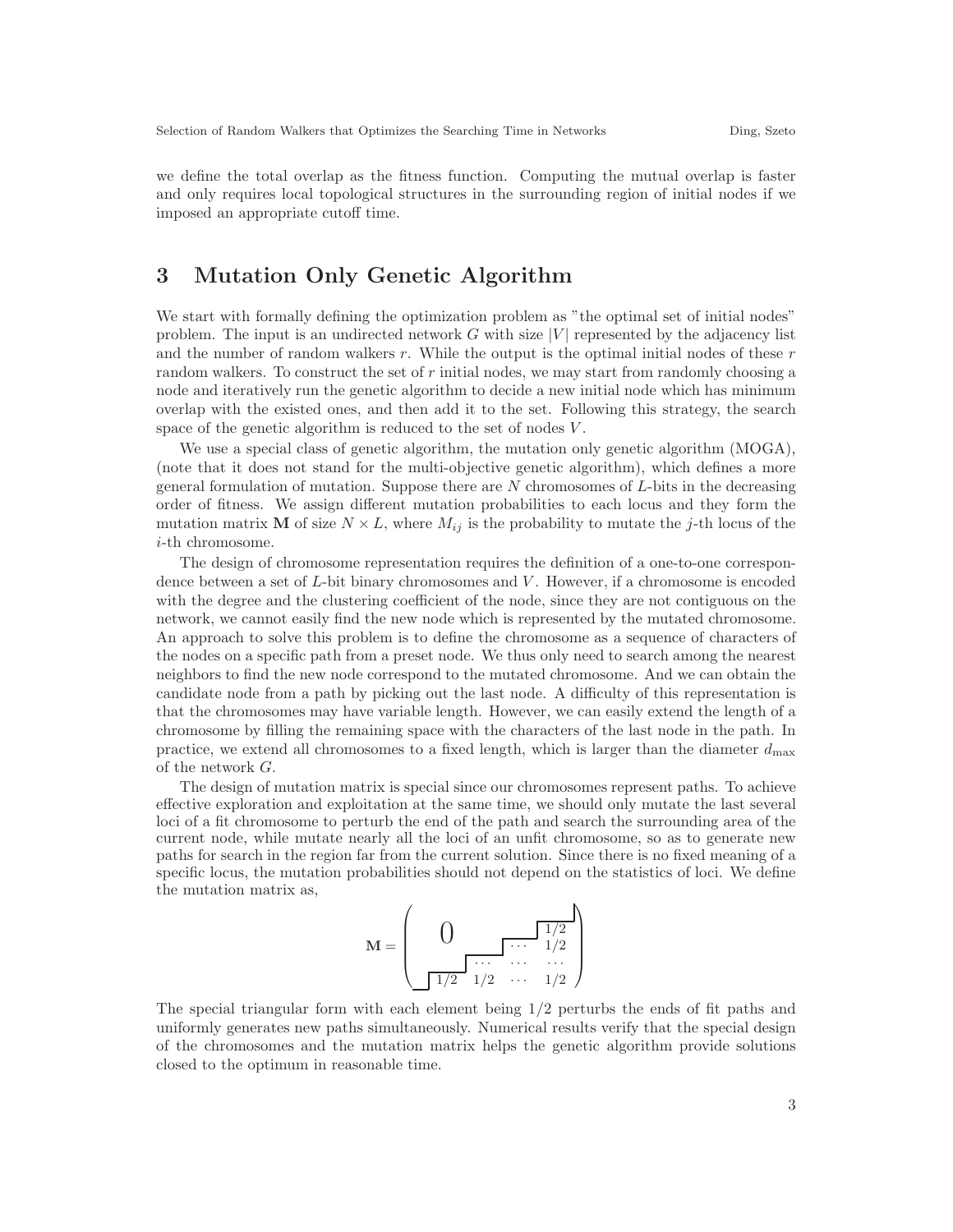## 4 Numerical Results and Conclusions

We run the genetic algorithm on two kinds of random networks (Watts-Strogatz and Barabási-Albert). Firstly, we evaluate the performance of our algorithm by computing the fitness of the fittest chromosome in each generation and draw Figure [1.](#page-3-0) We vary the size  $|V|$  and the average degree  $\langle k \rangle$  of BA networks and the rewiring probability  $\beta$  of WS networks. From Figure [1a,](#page-3-1) we can see that the average improvement of fitness within 50 generations does not explicitly depend on  $|V|$ , but decreases with increasing  $\langle k \rangle$ . From Figure [1b,](#page-3-2) we find that the improvement strictly decreases with respect to  $\beta$ . Note that a small  $\beta$  in WS model leads to a flat degree distribution and a large average path length  $\langle d \rangle$ . By these observations, we conclude that our algorithm has better performance on networks with small average degree  $\langle k \rangle$  and large average path length  $\langle d \rangle$ . This may be because the GMFPTs of all possible sets of r initial nodes in networks with large  $\langle k \rangle$  and small  $\langle d \rangle$  is sharply distributed so that there is limited room for improvement.

<span id="page-3-1"></span><span id="page-3-0"></span>

(a) BA networks with size  $|V| = 200$  or 800, and average degree  $\langle k \rangle = 4$  or 10.

<span id="page-3-2"></span>(b) WS networks with size  $|V| = 500$ , average degree  $\langle k \rangle = 6$ , and  $\beta = 0.3, 0.5, 0.7$  or 0.9

Figure 1: Normalized average fitness versus the number of generations when running genetic algorithm on BA and WS networks. The fitness is normalized with respected to its initial value and averaged on 30 independent experiments.

Secondly, we compute the path lengths between all pairs of initial nodes produced by the algorithm. We expect that every two initial nodes are far from each other so that the total overlap is small. Consider the special case of a regular ring lattice, in which the optimal positions of  $r = 3$  random walkers should be arranged with equal spacing on the ring so that the path lengths between them are approximately  $2d_{\text{max}}/3$ , where  $d_{\text{max}}$  is the diameter. For WS networks with small  $\beta$ , which is not far from regular ring lattices, we expect the distribution of path lengths of the set of  $r = 3$  initial nodes also has a sharp peak at  $2d_{\text{max}}/3$ . This is verified by numerical results shown in Figure [2.](#page-4-9)

Finally, we calculate the percentage reduction of the GMFPT of the selected set of initial positions compared to the average. Table [1](#page-4-10) summarizes the reduction of the GMFPT of BA networks with various  $\langle k \rangle$  and WS networks with various  $\beta$ .

We conclude that we have found a method to optimize the global mean first-passage time (GMFPT) by choosing the starting nodes of multiple random walkers to search for a general target in a complex network. As the GMFPT of multiple random walkers depends monotonically on the overlap, we can minimize the total overlap to reduce GMFPT. We achieve this with the mutation only genetic algorithm (MOGA) which finds the initial position of a new walker that has minimum overlap with the existing ones. Special forms of the chromosomes and the